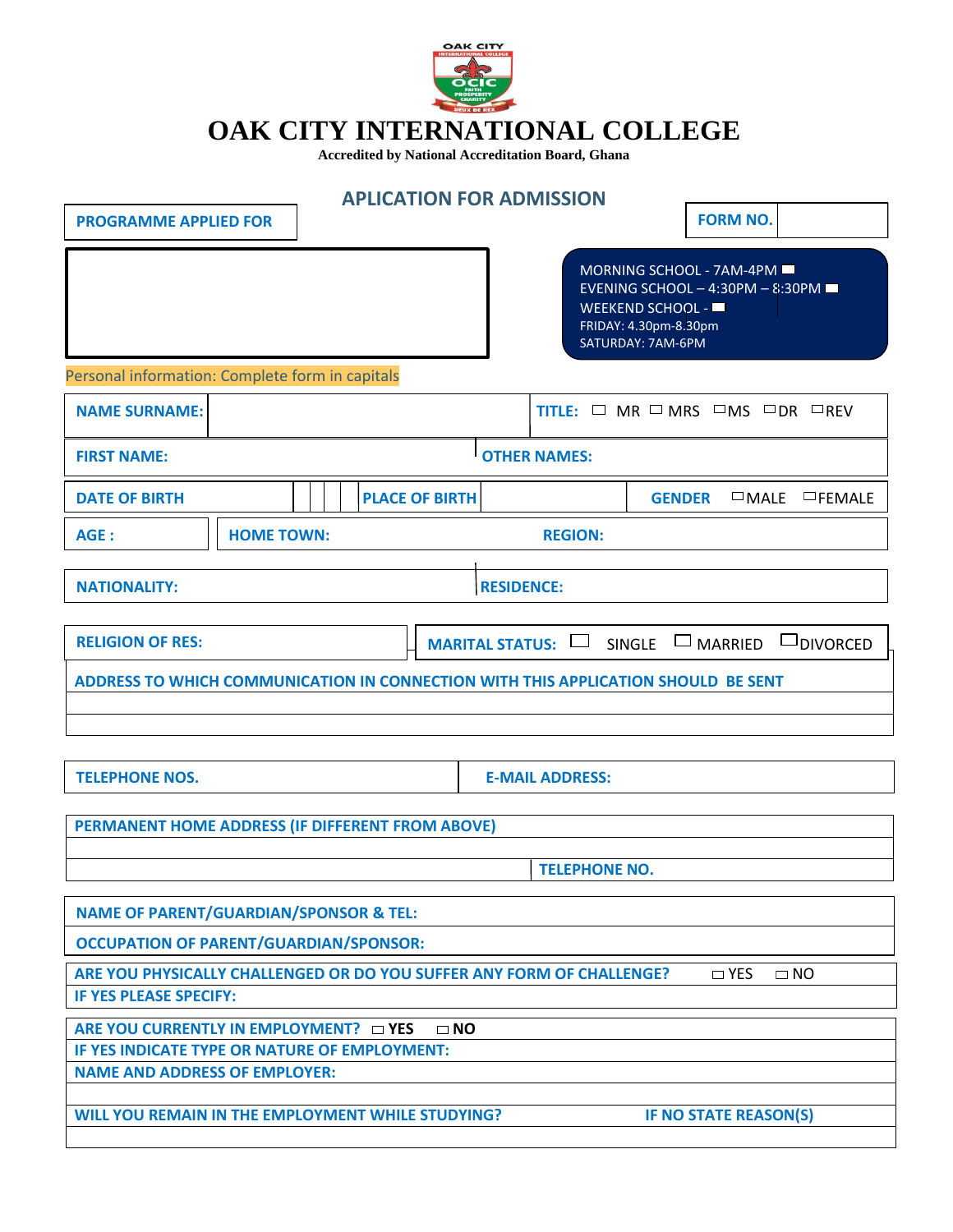| <b>EDUCATION</b> | Please list in order of attendance last two academic institutions attended. Also state the dates you<br>attended. |                                    |
|------------------|-------------------------------------------------------------------------------------------------------------------|------------------------------------|
|                  | <b>Name Of Institution</b>                                                                                        | Dates Attended (example 2003-2008) |
|                  |                                                                                                                   |                                    |
|                  |                                                                                                                   |                                    |

| <b>ENTRY QUALIFICATIONS</b>   Please list the qualifications with which you are applying, including grades obtained in every |                 | list below.     | examination you took. Attach transcripts and photocopies of all examinations results you |                 |                    |                         |                 |                 |                                                 |                 |                 |                     |     |     |     |
|------------------------------------------------------------------------------------------------------------------------------|-----------------|-----------------|------------------------------------------------------------------------------------------|-----------------|--------------------|-------------------------|-----------------|-----------------|-------------------------------------------------|-----------------|-----------------|---------------------|-----|-----|-----|
| <b>Examination Title</b>                                                                                                     |                 |                 |                                                                                          |                 |                    | Month and Year attended |                 |                 |                                                 |                 |                 | <b>Index Number</b> |     |     |     |
| (Example: SSSCE)                                                                                                             |                 |                 | (Example: June 2000)                                                                     |                 |                    |                         |                 |                 | (Example: 002343900)                            |                 |                 |                     |     |     |     |
|                                                                                                                              |                 |                 |                                                                                          |                 |                    |                         |                 |                 |                                                 |                 |                 |                     |     |     |     |
|                                                                                                                              |                 |                 |                                                                                          |                 |                    |                         |                 |                 |                                                 |                 |                 |                     |     |     |     |
|                                                                                                                              |                 |                 |                                                                                          |                 |                    |                         |                 |                 |                                                 |                 |                 |                     |     |     |     |
| <b>Subjects Taken</b><br>Please specify 1st, 2nd                                                                             |                 |                 | <b>WASSCE GRADES</b>                                                                     |                 | <b>SSCE GRADES</b> |                         |                 |                 | O'LEVEL GRADES   A'LEVEL GRADES   OTHER SPECIFY |                 |                 |                     |     |     |     |
| And/or 3 <sup>rd</sup> attempt(s)                                                                                            | 1 <sup>st</sup> | 2 <sup>nd</sup> | 3rd                                                                                      | 1 <sup>st</sup> | 2 <sup>nd</sup>    | 3 <sup>rd</sup>         | 1 <sup>st</sup> | 2 <sup>nd</sup> | 3 <sup>rd</sup>                                 | 1 <sup>st</sup> | 2 <sup>nd</sup> | 3 <sup>rd</sup>     | 1st | 2nd | 3rd |
|                                                                                                                              |                 |                 |                                                                                          |                 |                    |                         |                 |                 |                                                 |                 |                 |                     |     |     |     |
|                                                                                                                              |                 |                 |                                                                                          |                 |                    |                         |                 |                 |                                                 |                 |                 |                     |     |     |     |
|                                                                                                                              |                 |                 |                                                                                          |                 |                    |                         |                 |                 |                                                 |                 |                 |                     |     |     |     |
|                                                                                                                              |                 |                 |                                                                                          |                 |                    |                         |                 |                 |                                                 |                 |                 |                     |     |     |     |
|                                                                                                                              |                 |                 |                                                                                          |                 |                    |                         |                 |                 |                                                 |                 |                 |                     |     |     |     |
|                                                                                                                              |                 |                 |                                                                                          |                 |                    |                         |                 |                 |                                                 |                 |                 |                     |     |     |     |
|                                                                                                                              |                 |                 |                                                                                          |                 |                    |                         |                 |                 |                                                 |                 |                 |                     |     |     |     |
|                                                                                                                              |                 |                 |                                                                                          |                 |                    |                         |                 |                 |                                                 |                 |                 |                     |     |     |     |
|                                                                                                                              |                 |                 |                                                                                          |                 |                    |                         |                 |                 |                                                 |                 |                 |                     |     |     |     |

## **STATE REASON(S) FOR PURSUING INTENDED COURSE:**